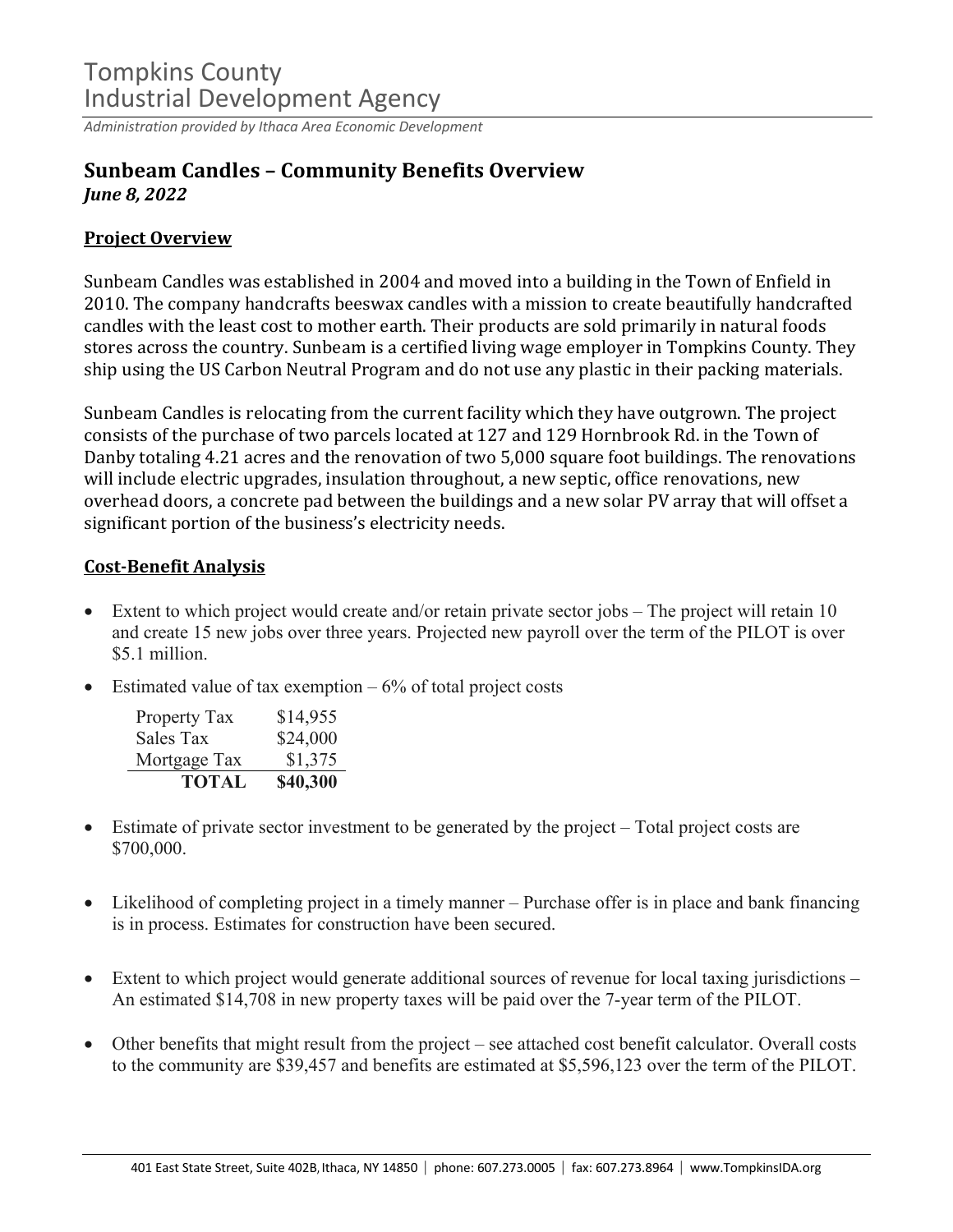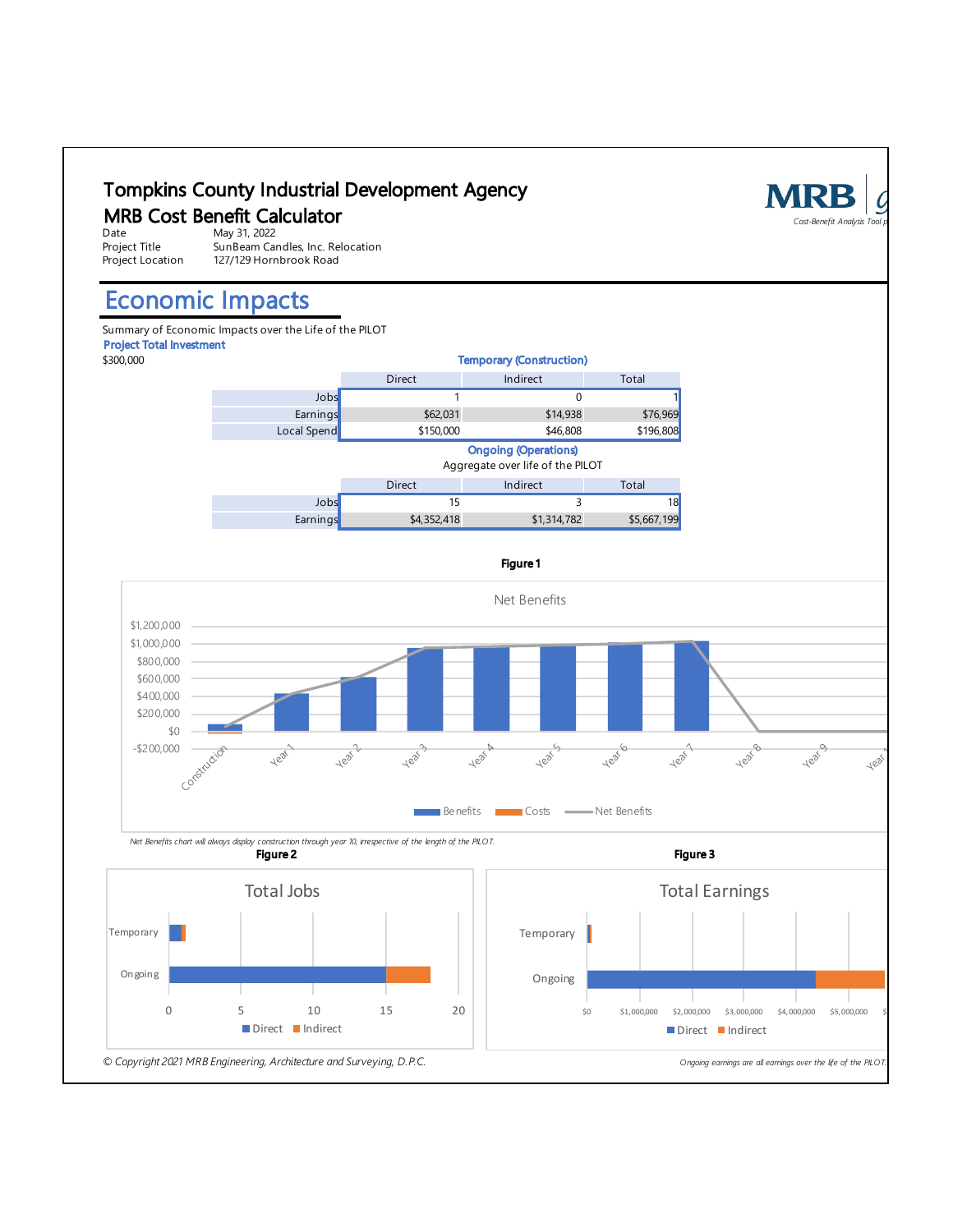# Fiscal Impacts



#### Estimated Costs of Exemptions

|                                        | <b>Nominal Value</b> | Discounted Value* |
|----------------------------------------|----------------------|-------------------|
| Property Tax Exemption                 | \$14,955             | \$14,082          |
| Sales Tax Exemption                    | \$24,000             | \$24,000          |
| Local Sales Tax Exemption              | \$12,000             | \$12,000          |
| <b>State Sales Tax Exemption</b>       | \$12,000             | \$12,000          |
| Mortgage Recording Tax Exemption       | \$1,375              | \$1,375           |
| Local Mortgage Recording Tax Exemption | \$0                  | \$0               |
| State Mortgage Recording Tax Exemption | \$1,375              | \$1,375           |
| <b>Total Costs</b>                     | \$40,330             | \$39,457          |

#### State and Local Benefits

|                                       |              | <b>Nominal Value</b>                                                           | Discounted Value* |       |
|---------------------------------------|--------------|--------------------------------------------------------------------------------|-------------------|-------|
| <b>Local Benefits</b>                 |              | \$5,799,085                                                                    | \$5,321,990       |       |
| To Private Individuals                |              | \$5,744.168                                                                    | \$5,271.788       |       |
| Temporary Payroll                     |              | \$76,969                                                                       | \$76,969          |       |
| Ongoing Payroll                       |              | \$5,667,199                                                                    | \$5,194,819       |       |
| Other Payments to Private Individuals |              | \$0                                                                            | \$0               |       |
| To the Public                         |              | \$54.917                                                                       | \$50,202          |       |
| Increase in Property Tax Revenue      |              | \$14,708                                                                       | \$13,300          |       |
| Temporary Jobs - Sales Tax Revenue    |              | \$539                                                                          | \$539             |       |
| Ongoing Jobs - Sales Tax Revenue      |              | \$39,670                                                                       | \$36,364          |       |
| Other Local Municipal Revenue         |              | \$0                                                                            | \$0               |       |
| <b>State Benefits</b>                 |              | \$298,697                                                                      | \$274,133         |       |
| To the Public                         |              | \$298.697                                                                      | \$274.133         |       |
| Temporary Income Tax Revenue          |              | \$3,464                                                                        | \$3,464           |       |
| Ongoing Income Tax Revenue            |              | \$255,024                                                                      | \$233,767         |       |
| Temporary Jobs - Sales Tax Revenue    |              | \$539                                                                          | \$539             |       |
| Ongoing Jobs - Sales Tax Revenue      |              | \$39,670                                                                       | \$36,364          |       |
|                                       |              |                                                                                | \$5,596,123       |       |
| Total Benefits to State & Region      |              | \$6,097,782                                                                    |                   |       |
| <b>Benefit to Cost Ratio</b>          |              |                                                                                |                   |       |
|                                       |              | Benefit*                                                                       | Cost*             | Ratio |
|                                       | Local        | \$5,321,990                                                                    | \$26,082          | 204:1 |
|                                       | <b>State</b> | \$274,133                                                                      | \$13,375          | 20:1  |
| <b>Grand Total</b>                    |              | \$5,596,123                                                                    | \$39,457          | 142:1 |
| *Discounted at 2%                     |              |                                                                                |                   |       |
|                                       |              |                                                                                |                   |       |
|                                       |              | <b>Additional Comments from IDA</b>                                            |                   |       |
| 10                                    |              |                                                                                |                   |       |
|                                       |              |                                                                                |                   |       |
|                                       |              |                                                                                |                   |       |
|                                       |              |                                                                                |                   |       |
|                                       |              | Does the IDA believe that the project can be accomplished in a timely fashion? | Yes               |       |

*© Copyright 2021 MRB Engineering, Architecture and Surveying, D.P.C.*